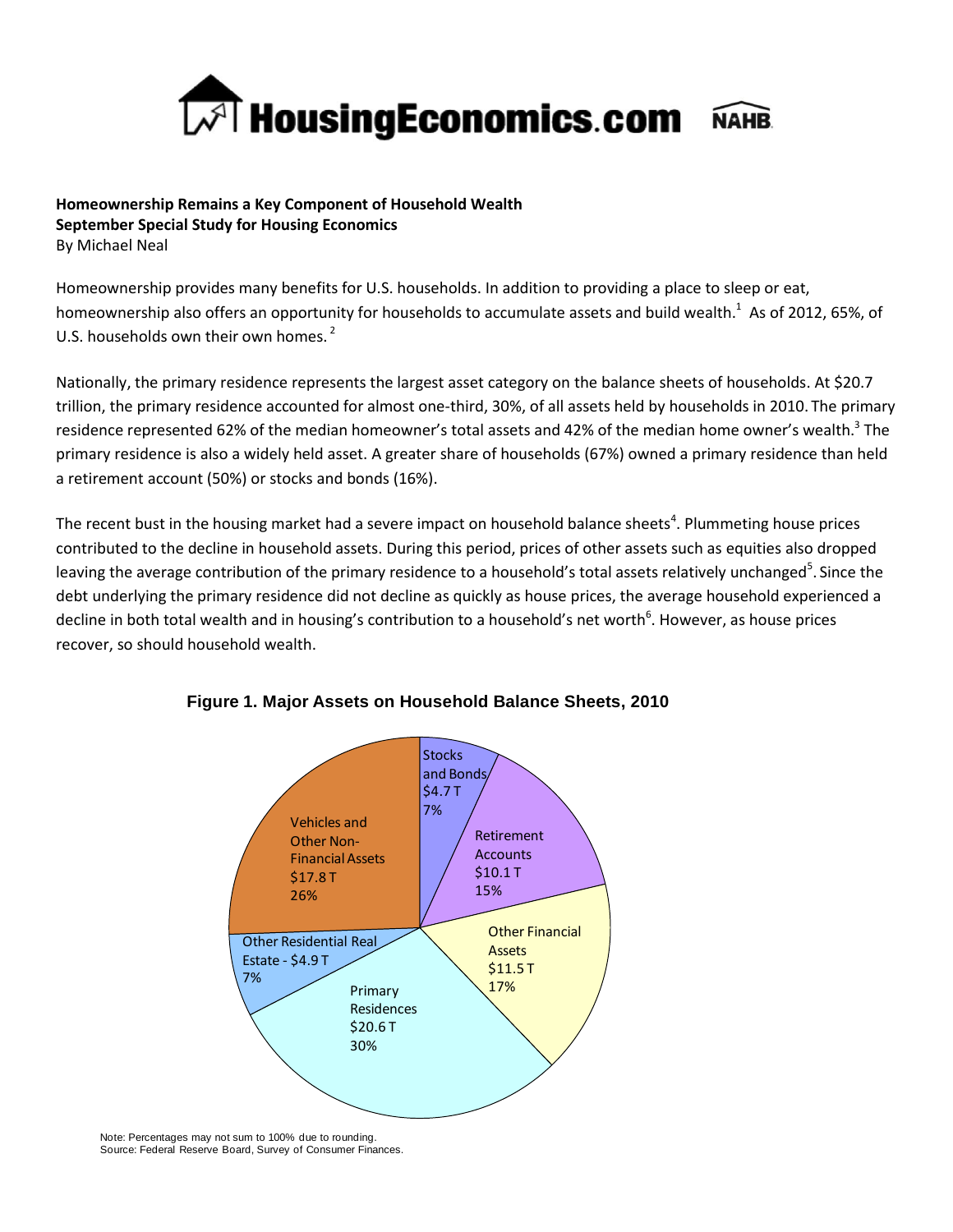## **The Primary Residence Is Typically a Household's Largest Asset**

Homeownership plays an integral role in a household's accumulation of wealth. Nationally, the primary residence represents a significant portion of total assets held by households. As Figure 1 illustrates, the primary residence accounts for 30%, \$20.7 trillion, of all assets held by households. At \$18 trillion, vehicles and other non-financial assets accounted for 26% of all household asset holdings. Followed by other financial assets (which include such items as checking accounts, savings accounts, certificates of deposit and non-money market mutual funds) at 17%.

Figure 1 includes both owners and renters. If limited to home owners, the share of total assets held is considerably larger. On average, the primary residence accounted for 62% of home owners' total assets. In contrast, financial assets averaged 16%, and non-financial assets excluding the primary residence accounted for an average of 10%.

Part of the reason why the primary residence is an important source of household wealth accumulation is because of its size on the household balance sheet. According to Table 1, the median value of the primary residence across all households was \$100,000, the largest asset held by the typical household. In contrast, the median values of financial assets and vehicles were only \$17,000 and \$12,200 respectively<sup>7</sup>.

Another reason why the home is a large part of household balance sheets is because it is a widely held asset. According to Table 1, about two out of every three households, 67%, owned a primary residence in 2010 while just over half of households, 50%, held a retirement account. Meanwhile, 16% of households owned either stocks or bonds. Other financial assets, which are held by over 90 percent of households, include items such as checking accounts, which are often held more to facilitate financial transactions than to build wealth.<sup>8</sup>

| Table 1. Household Balance Sheet, 2010                                                |                |                   |           |  |
|---------------------------------------------------------------------------------------|----------------|-------------------|-----------|--|
|                                                                                       | All Households |                   |           |  |
|                                                                                       |                | Median Value For: |           |  |
|                                                                                       | Share With     | <b>HH With</b>    |           |  |
|                                                                                       | Asset/Debt     | Asset/Debt        | AII HH    |  |
|                                                                                       | Percent        | \$ Thous.         | \$ Thous. |  |
|                                                                                       |                |                   |           |  |
| <b>Total Assets</b>                                                                   | 98%            | 186.4             | 177.2     |  |
| <b>Financial Assets</b>                                                               | 94             | 21.5              | 17.0      |  |
| Stocks and Bonds                                                                      | 16             | 25.0              |           |  |
| <b>Retirement Accounts</b>                                                            | 50             | 44.0              | 0.2       |  |
| <b>Other Financial Assets</b>                                                         | 94             | 6.7               | 5.5       |  |
| Non-Financial Assets                                                                  | 91             | 154.2             | 135.0     |  |
| <b>Primary Residence</b>                                                              | 67             | 170.0             | 100.0     |  |
| <b>Other Residential Real Estate</b>                                                  | 14             | 120.0             |           |  |
| Vehicles                                                                              | 87             | 15.0              | 12.2      |  |
| <b>Other Non-Financial Assets</b>                                                     | 22             | 60.0              |           |  |
| <b>Total Debt</b>                                                                     | 75%            | 70.6              | 25.3      |  |
| Primary Home Mortgage Debt                                                            | 47             | 109.0             |           |  |
| Credit Card and Installment Debt                                                      | 61             | 12.0              | 2.0       |  |
| Other Real Estate Debt                                                                | 5              | 97.0              |           |  |
| Other Debt                                                                            | 8              | 5.0               |           |  |
|                                                                                       |                |                   |           |  |
| <b>Net Worth</b>                                                                      | 87%<br>114.1   |                   | 77.0      |  |
| <b>Primary Residence Equity</b>                                                       | 61             | 90.0              | 25.1      |  |
| Non-Residence Equity                                                                  | 86             | 49.2              | 29.7      |  |
|                                                                                       |                |                   |           |  |
| Note: Because medians are not additive, traditional accounting relationships will not |                |                   |           |  |
| hold across rows of the table.                                                        |                |                   |           |  |
| Source: Federal Reserve Board, Survey of Consumer Finances                            |                |                   |           |  |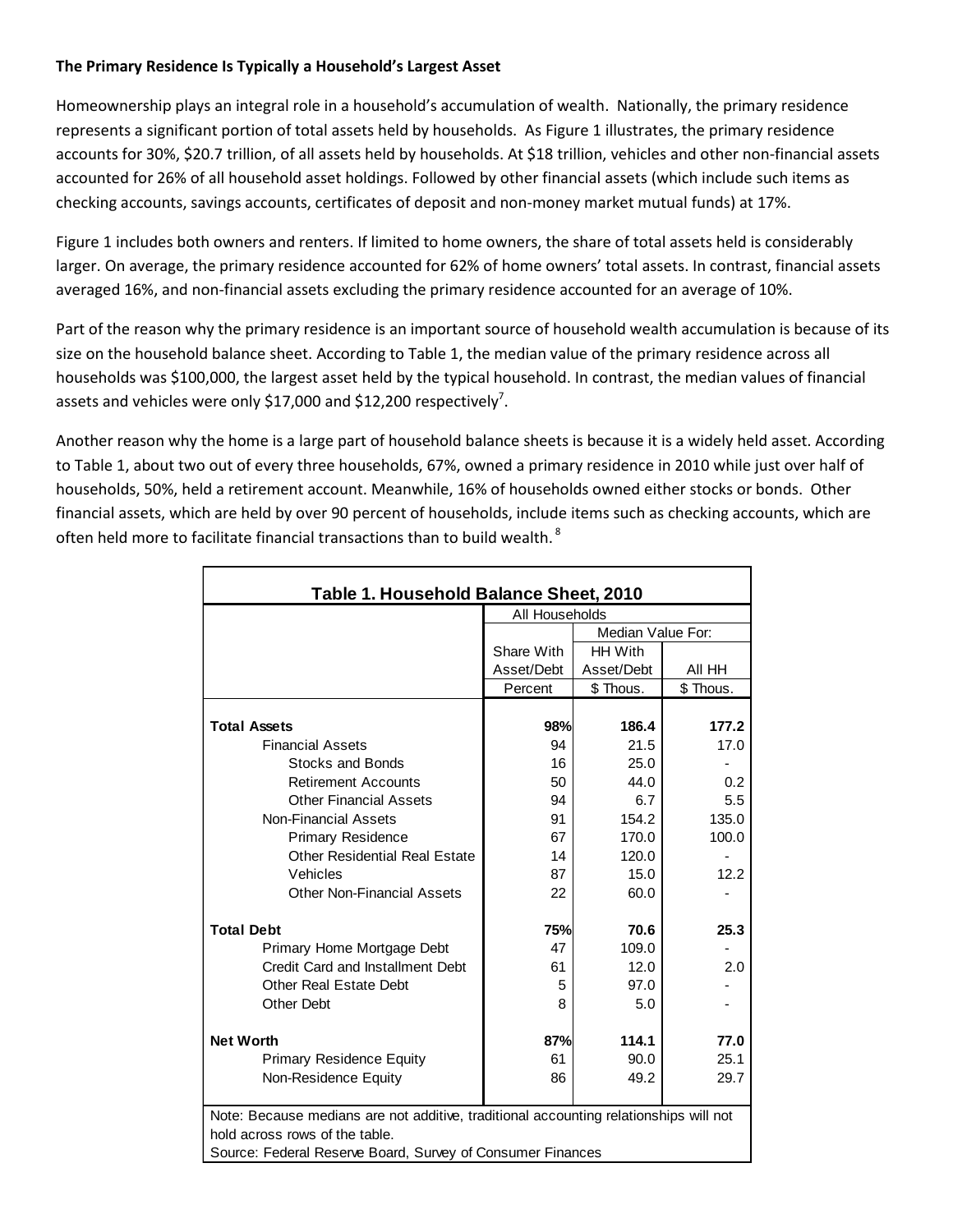### **The Impact of the Housing Bust on Household Balance Sheets**

Since the majority of households own their primary residence and the primary residence is the largest asset holding of the typical household, then the bursting of the housing bubble had a significant impact on household balance sheets. According to data from the Census Bureau, the homeownership rate peaked at 69% in 2004. Since then, it has fallen. By 2007 the homeownership rate declined by 1 percentage point to 68%. In 2010, the homeownership rate reached 67% and by 2012, 65% of households owned a primary residence, a level not seen since 1996. Despite the 8-year decline in the homeownership rate, nearly two-thirds of all households are still homeowners.

In 2004, the median value of a household's primary residence was \$184,100. By 2007, the median value had risen by 14% to \$209,500. In 2010, the median house value had declined by 19% to \$170,000.

Despite the decline in house values, housing continued to account for over 60 percent of the median homeowner's total assets as the financial crisis adversely affected prices of other assets as well. As Table 2 indicates, the primary residence accounted for 63% of the median homeowner's assets in 2004 and 2007, and 62% in 2010. During the period of house price appreciation between 2004 and 2007, financial assets also appreciated. Over this period, the median value of financial assets held by home owners rose by 10% to \$55,700. Between 2007 and 2010, the median value of financial assets held by home owners declined by 23%.

As house prices were rising between 2004 and 2007, housing-related debt was growing as well. However, the dramatic house price decreases that occurred between 2007 and 2010 were not matched by similar declines in housing-related debt. Housing-related debt was \$61,000 for the median home owner in 2004. By 2007, the median housing-related debt had risen by 10% to \$67,100. Meanwhile, the median house value rose by 14% over this same period. Between 2007 and 2010 when the median house price fell by 19%, while the median amount of housing-related debt declined by only 3% to \$65,000. As a result, the median share of housing equity fell from 50% of homeowners' net worth in 2007 to 42% by 2010.

However, the contribution of the primary residence to the average household's balance sheet should improve as house prices recover. Since reaching a low in fourth quarter of 2011, house prices, as measured by the Case/Shiller National House Price Index, have climbed by 12%. Going forward, NAHB expects house prices to rise by 9.5% in 2013 and 4.5% in 2014.

A table with detail showing the balance sheets of homeowners by income bracket for 2010 is available in the "Additional Resources" box that appears at the top on the online version of this article.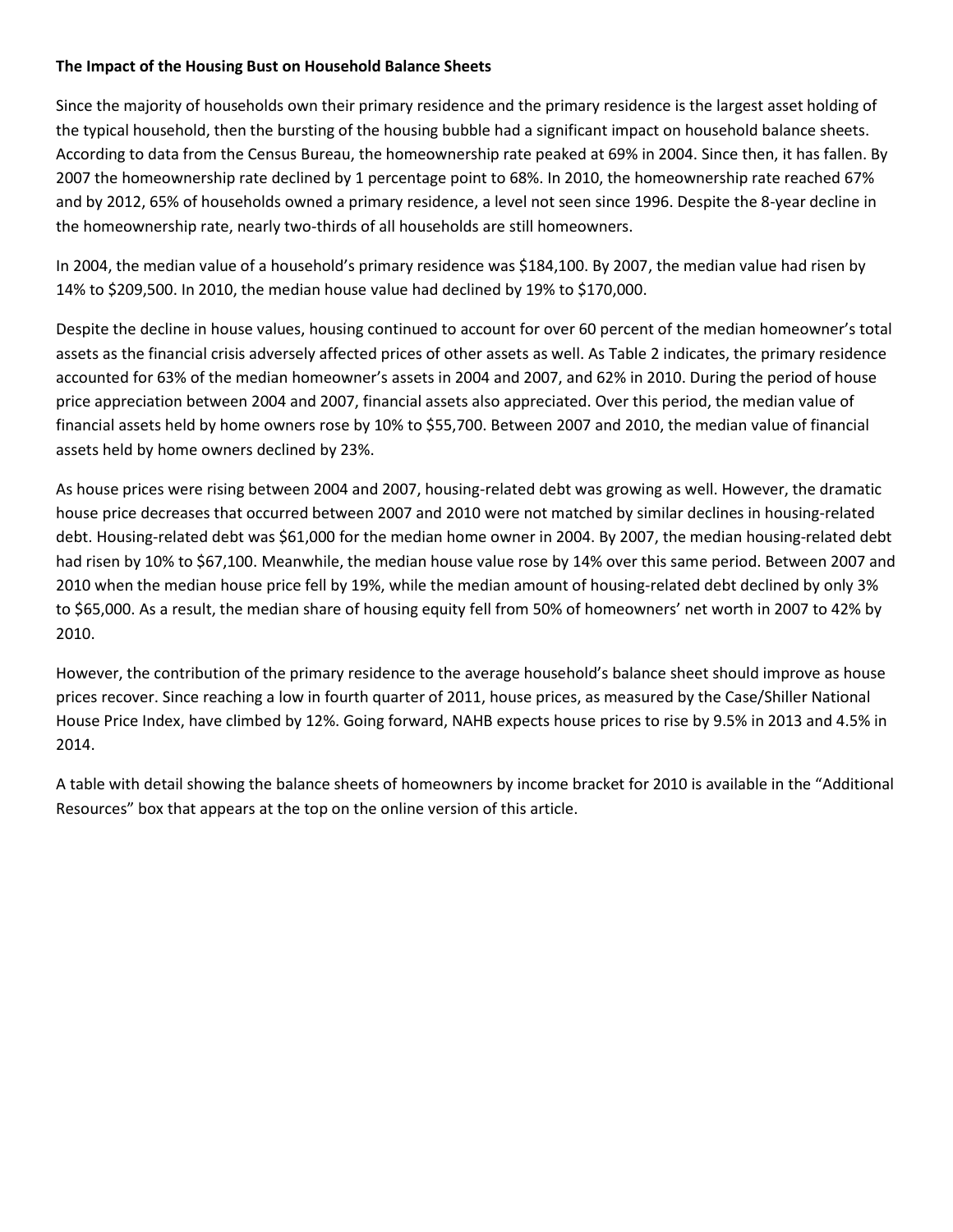| Table 2. Household Balance Sheet For Home Owners, 2004-2010                                                                                                                                                                                                                                                                                                             |                                               |                                                |                                                |  |  |
|-------------------------------------------------------------------------------------------------------------------------------------------------------------------------------------------------------------------------------------------------------------------------------------------------------------------------------------------------------------------------|-----------------------------------------------|------------------------------------------------|------------------------------------------------|--|--|
|                                                                                                                                                                                                                                                                                                                                                                         | 2004                                          | 2007                                           | 2010                                           |  |  |
| <b>Balance Sheet Items</b><br>Median Values, 2010 \$ Thousands                                                                                                                                                                                                                                                                                                          |                                               |                                                |                                                |  |  |
| <b>Total Assets</b><br><b>Primary Residence</b><br><b>Financial Assets</b><br><b>Retirement Accounts</b><br>Non-Financial Assets*<br><b>Total Debt</b>                                                                                                                                                                                                                  | 333.7<br>184.1<br>50.6<br>9.2<br>26.5<br>80.5 | 362.2<br>209.5<br>55.7<br>13.6<br>26.2<br>83.8 | 295.9<br>170.0<br>43.0<br>12.0<br>25.0<br>82.0 |  |  |
| <b>Housing Related Debt</b><br>Net Worth<br><b>Housing Equity</b>                                                                                                                                                                                                                                                                                                       | 61.0<br>212.5<br>99.0                         | 67.1<br>246.2<br>110.0                         | 65.0<br>173.0<br>75.0                          |  |  |
| <b>Financial Ratios</b><br><b>Median Percentage</b>                                                                                                                                                                                                                                                                                                                     |                                               |                                                |                                                |  |  |
| Prim. Residence as Share of Assets<br>Fin. Assets as Share of Assets<br>Non-Fin. Assets as Share of Assets*<br>Prim. Res. Equity as Share of Net Worth                                                                                                                                                                                                                  | 63<br>16<br>9<br>49                           | 63<br>17<br>9<br>50                            | 62<br>16<br>10<br>42                           |  |  |
| <b>Incidence Rates</b><br><b>Percent of All Households</b>                                                                                                                                                                                                                                                                                                              |                                               |                                                |                                                |  |  |
| Home Ownership Rate<br>Retirement Account Ownership Rate                                                                                                                                                                                                                                                                                                                | 69<br>50                                      | 68<br>53                                       | 67<br>50                                       |  |  |
| * Non-Financial Assets excludes Primary Residence.<br>Note: Medians are calculated separately for each balance sheet item and ratio.<br>Because medians are not additive, traditional accounting relationships will not hold<br>across rows of the table.<br>Source: Federal Reserve Board, Survey of Consumer Finances. U.S. Census Bureau,<br>Housing Vacancy Survey. |                                               |                                                |                                                |  |  |

## **Housing Equity Is Important for Low Income, Older Households**

Equity in residential property tends to be a particularly important component of wealth for lower income, older households. As Table 3 shows, median net worth for households over the age of 75 with household income below \$35,000 was \$110,900 in 2010. This is 25 times the net worth for households under age 45 in the same income bracket have. Also for 75+ households with incomes under \$35,000, the median share of net worth held as equity in a primary residence is 60 percent. Younger households in the same income bracket tend to have no equity at all in a home (the median residential equity share of total net worth for households with incomes under \$35,000 in which the head was younger than 54 was \$0). Higher income households over age 75 have higher net worth and more equity in a home in absolute terms, but equity in a primary residence accounts for a smaller share of total net worth.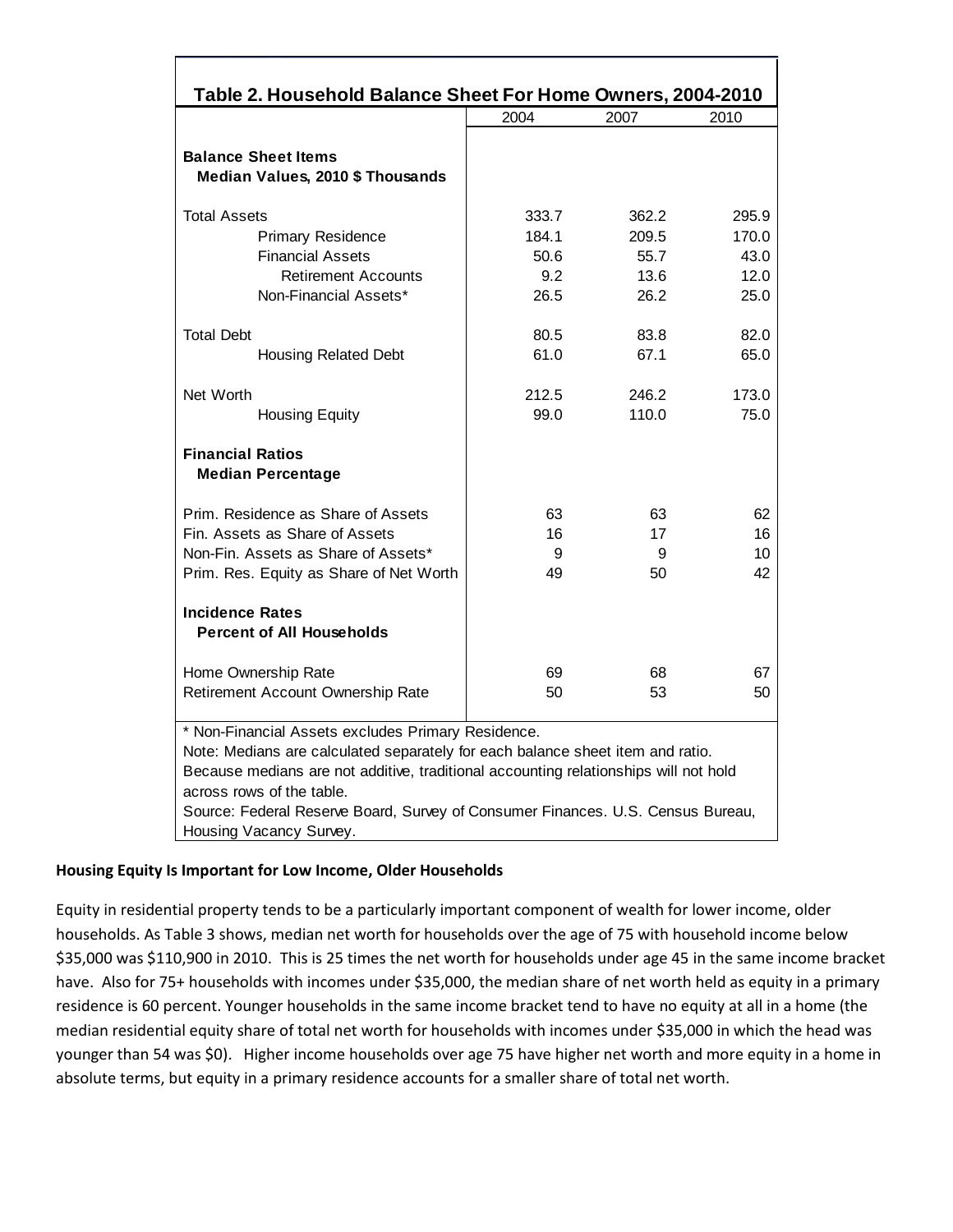The median residential equity share of net worth for households age 75 or older with total income between \$35,000 and \$60,000 was 47% and 36% for older households with income between \$60,000 and \$100,000. The median residential equity share of net worth for the highest-income, older households was 30%.

| Table 3. Share of Net Worth in Residential Equity, 2010 |                                                             |          |          |           |                      |
|---------------------------------------------------------|-------------------------------------------------------------|----------|----------|-----------|----------------------|
| Income                                                  |                                                             | Under 45 | 45 to 54 |           | 55 to 74 75 or Older |
| Under \$35,000                                          | Median Net Worth                                            | 4.300    | 15.290   | 44.210    | 110,900              |
|                                                         | Residential Equity Share, Median                            | $0\%$    | 0%       | 34%       | 60%                  |
| \$35,000 to \$60,000                                    | Median Net Worth                                            | 24.100   | 66.800   | 180.290   | 297,210              |
|                                                         | Residential Equity Share, Median                            | 0%       | 42%      | 46%       | 47%                  |
| \$60,000 to \$100,000                                   | Median Net Worth                                            | 60.190   | 145.500  | 261.500   | 624.500              |
|                                                         | Residential Equity Share, Median                            | 19%      | 41%      | 39%       | 36%                  |
| \$100,000 or More                                       | Median Net Worth                                            | 209.900  | 620.450  | 1,176,800 | 2,275,000            |
|                                                         | Residential Equity Share, Median                            | 27%      | 29%      | 29%       | 30%                  |
|                                                         | Source: Federal Reserve Board, Survey of Consumer Finances. |          |          |           |                      |

### **Conclusion**

Homeownership is an important component of household balance sheets. This is especially true for low-income, older households, many of whom have little except equity in a primary residence. The primary residence is typically the largest asset held on a homeowner's balance sheet. At the same time, housing is also a broadly held asset, with a greater share of households holding a primary residence as an asset than stock and bonds, or retirement accounts. The housing bust that took place toward the end of the previous decade eroded a portion of household wealth. Despite the impact of the housing contraction and declining house prices on household balance sheets, the primary residence remains a key contributor to asset building and net worth. Moreover, in the years following the onset of the housing bust, asset price declines were not isolated to housing only, but fell across all asset categories. Going forward, household net worth should recover along with house prices. When contemplating changes to tax laws or other policies that may adversely affect house prices, policymakers should bear in mind how important home equity is for many U.S. households, especially older households in lower income brackets.